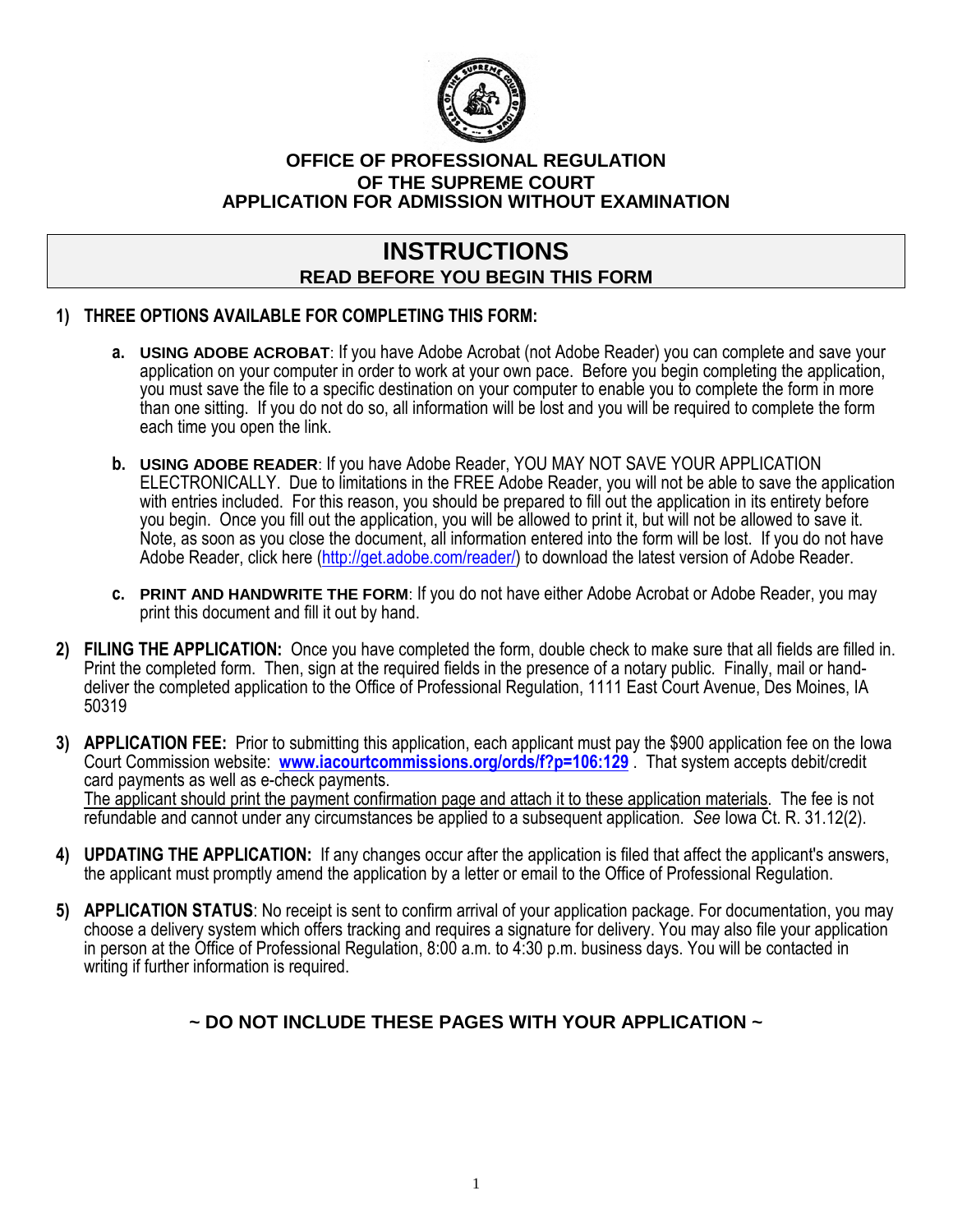## **OFFICE OF PROFESSIONAL REGULATION**

## **APPLICATION FOR ADMISSION WITHOUT EXAMINATION**

#### **The contents of Sections A and B of the application will be public information subject to the limitations of Iowa Code section 602.10141.**

Type all information on the online form or handwrite the information on a printed form. If any answer exceeds the space on the form, you may add a separate page as an attachment. Submit all attachments with this form. File completed form with the Office of Professional Regulation, 1111 East Court Avenue, Des Moines, IA 50319. Enclose the online payment confirmation of the application fee, which can be made by credit card or e-check at **[www.iacourtcommissions.org/ords/f?p=106:129](http://www.iacourtcommissions.org/ords/f?p=106:129)** . This fee is not refundable. All applicants MUST review the INSTRUCTIONS at the beginning of this form.

|                | <b>SECTION A</b>        |                                                                       |              |                                                                                                                                                                                              |
|----------------|-------------------------|-----------------------------------------------------------------------|--------------|----------------------------------------------------------------------------------------------------------------------------------------------------------------------------------------------|
| 1 <sub>1</sub> | <b>FULL NAME:</b>       | Last                                                                  | <b>First</b> | Middle                                                                                                                                                                                       |
| 2.             |                         | NAME AS IT SHOULD APPEAR ON CERTIFICATE OF ADMISSION TO THE IOWA BAR: |              |                                                                                                                                                                                              |
|                |                         |                                                                       |              |                                                                                                                                                                                              |
| 3.             | <b>MAILING ADDRESS:</b> | Street Address or P.O. Box Number                                     |              |                                                                                                                                                                                              |
|                | City                    | <b>State</b>                                                          | Zip Code     | County                                                                                                                                                                                       |
| 4.             |                         | <b>CONTACT TELEPHONE NUMBER:</b>                                      |              |                                                                                                                                                                                              |
| 5.             |                         |                                                                       |              |                                                                                                                                                                                              |
| 6.             |                         |                                                                       |              | <b>PAYMENT:</b> Prior to submitting this application, each applicant must pay the \$900 application fee<br>on the Iowa Court Commission website: www.iacourtcommissions.org/ords/f?p=106:129 |

That system accepts debit/credit card payments as well as e-check payments. The applicant should print the payment confirmation page and attach it to these application materials.

Date Payment Made: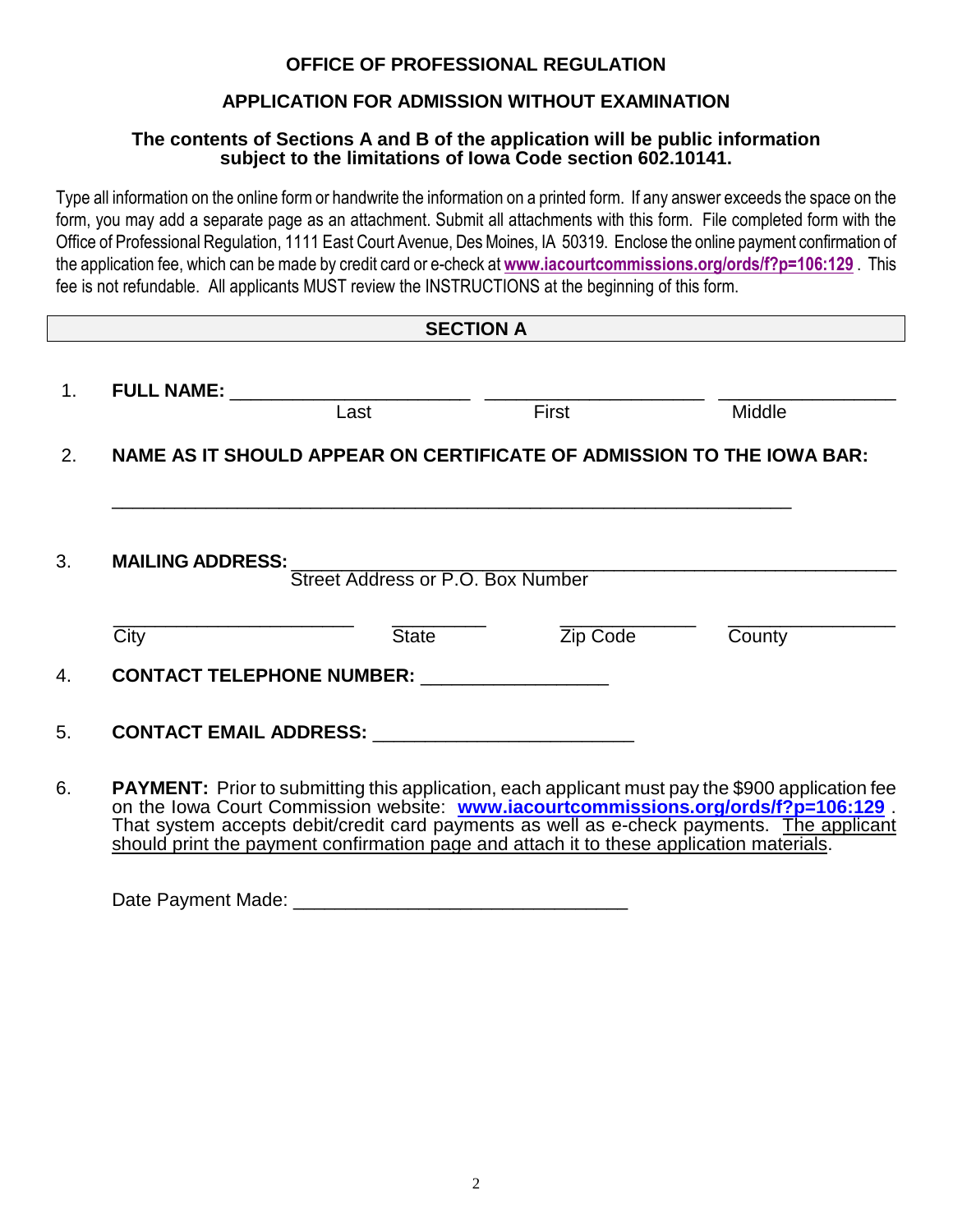### **SECTION B—REQUIRED DOCUMENTS AND APPLICATIONS**

7. **ADMISSION TO PRACTICE:** List all jurisdictions, state and federal, in which you have been admitted to practice and give the date of admission to each. Use additional sheets if necessary.

| <b>JURISDICTION</b> | <b>DATE OF ADMISSION (MO/YR)</b> |
|---------------------|----------------------------------|
|                     |                                  |
|                     |                                  |
|                     |                                  |
|                     |                                  |
|                     |                                  |
|                     |                                  |

8. **CERTIFICATE OF GOOD STANDING**: Applicants admitted in other jurisdictions **MUST** submit from each state a current certificate of good standing. Normally the Clerk of Supreme Court in the admitting jurisdiction can provide this.

My certificate(s) of good standing: (Check one)

- is/are included with this application.
- has/have been requested and will be forwarded promptly.
- 9. **CERTIFICATE OF REGULAR PRACTICE**: Applicants **MUST** submit a certificate from a qualifying individual that provides the applicant was regularly engaged in the practice of law in a jurisdiction in which the applicant was licensed for at least five of the last seven years immediately preceding the date of the application. Qualifying individuals include clerks or judges of courts of record, judge advocate generals, and administrative law judges.

If, due to the nature of the applicant's practice, the applicant cannot obtain a certificate from an individual listed above, he or she must submit a petition to the court through the Office of Professional Regulation seeking leave to file an alternative certificate pursuant to Iowa R. Ct. 31.13(1)(*b*).

My certificate of regular practice: (Check one)



is included with this application.

has been requested and will be forwarded promptly.

NOTE: The certificate of regular practice should be submitted by affidavit or on the letterhead of the individual making the certification.

10. **ONLINE NCBE CHARACTER AND FITNESS APPLICATION**: Applicants **MUST** file an online character and fitness application with the National Conference of Bar Examiners (NCBE) and pay the separate investigative fee.

 I have submitted an online character and fitness application to the National Conference of Bar Examiners: (Check one)

| ٠   |
|-----|
| . . |

 $\vert$  I will do so within the next ten days.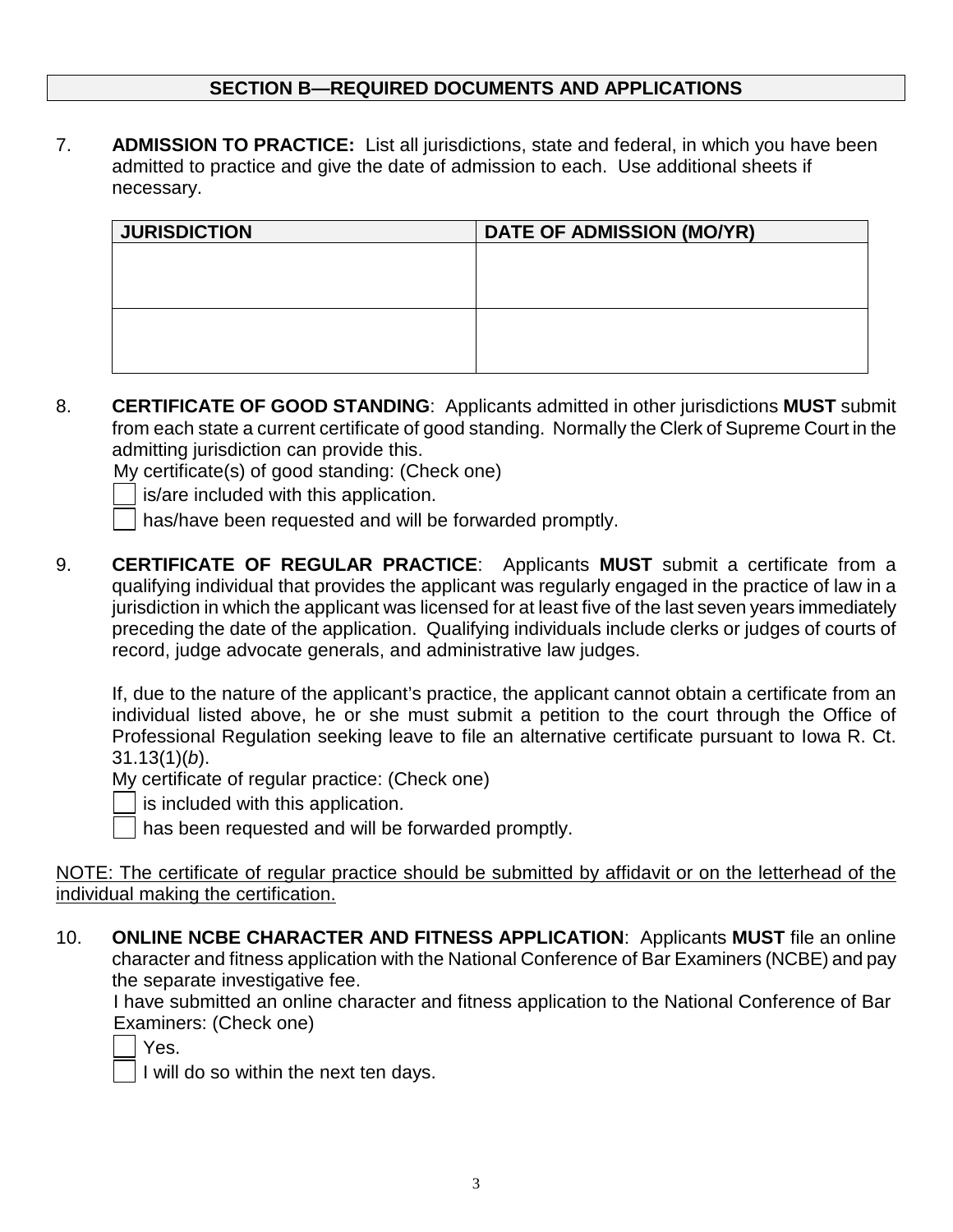#### **SECTION C: CONFIDENTIAL**

#### 11. **SOCIAL SECURITY NUMBER:** \_\_\_\_\_\_ - \_\_\_\_ - \_\_\_\_\_\_\_\_

Providing your social security number is voluntary, pursuant to the Federal Privacy Act of 1974. However, providing it assists in expediting the character review process. Your social security number will be used for purposes of investigation and verification, so as to avoid errors of identity which might introduce problems and delays into the certification and licensure process.

| $\sqrt{2}$<br><u>IZ.</u> | <b>OTHER EMAIL ADDRESS:</b> |  |
|--------------------------|-----------------------------|--|
|--------------------------|-----------------------------|--|

| 13. | <b>OTHER TELEPHONE NUMBER:</b> |              |                                   |        |
|-----|--------------------------------|--------------|-----------------------------------|--------|
| 14. | <b>DRIVER'S LICENSE:</b>       | <b>State</b> | <b>Number</b>                     |        |
| 15. | <b>RESIDENCE ADDRESS:</b>      |              | Street Address or P.O. Box Number |        |
|     | City                           | <b>State</b> | Zip Code                          | County |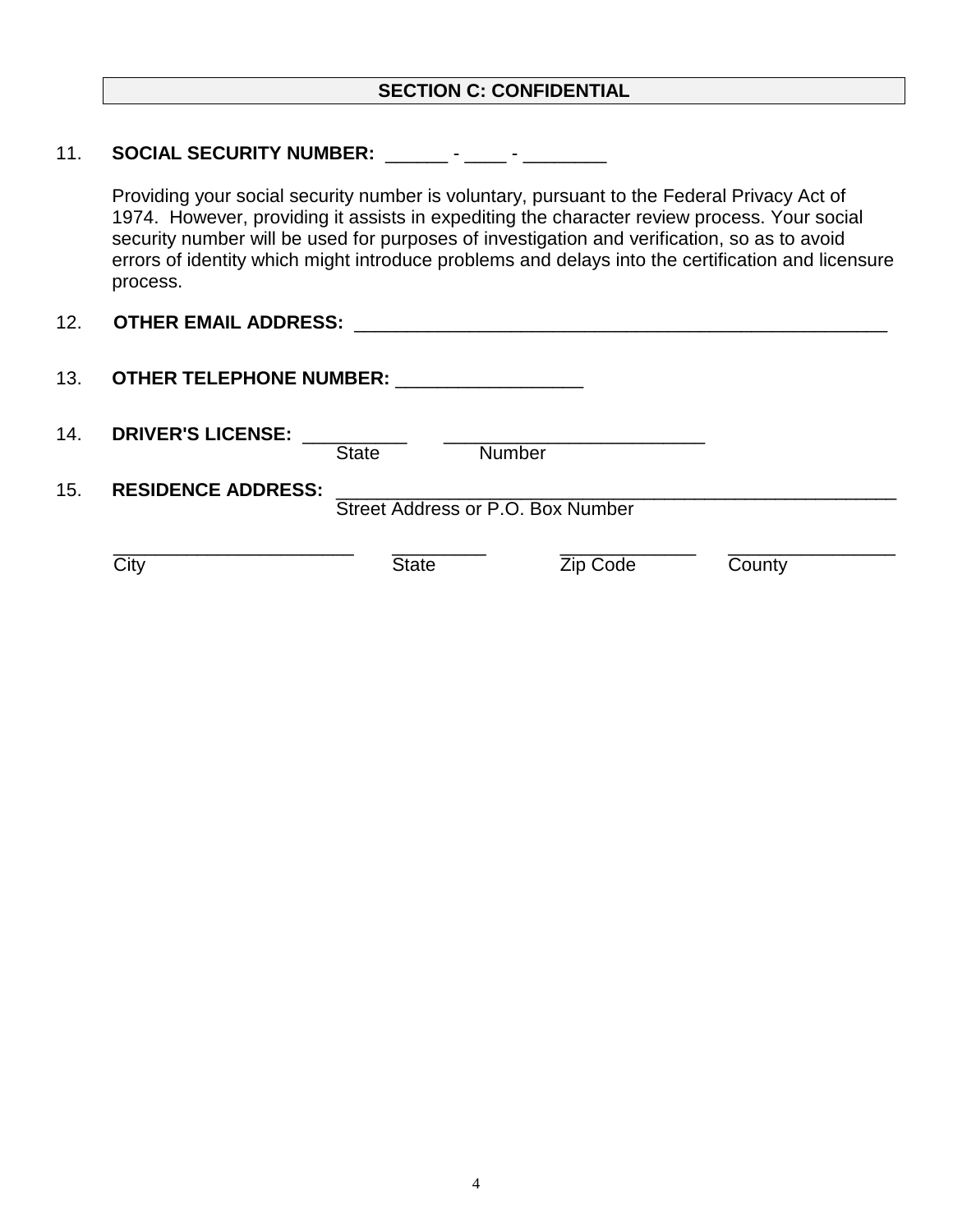#### **SECTION D**

| <b>STATE OF</b>  |  |
|------------------|--|
| <b>COUNTY OF</b> |  |

Under penalty of perjury, I do hereby make the foregoing application. I have read the questions and have answered them completely and truthfully. I have not omitted any information that might have a bearing on my application. I understand that if any changes occur after the application is filed which affect my answers, I must amend my application in writing to the Office of Professional Regulation. I understand that this is a continuing obligation throughout the pendency of my application, and that any inaccurate, misleading, or incomplete statements, or any failure to update promptly any aspect of this application, may result in denial of this application and other disciplinary sanctions.

I certify the following:

- I have not failed a bar examination administered in Iowa within five years of the date of filing this application.
- I have not failed five or more bar examinations administered in any jurisdiction or combination of jurisdictions.
- I do not have an lowa law license in exempt or inactive status.
- I have not been disbarred and not reinstated in any other jurisdiction.
- My license is not currently suspended in any other jurisdiction.

I agree to furnish such further information as may be required by the Iowa Board of Law Examiners to complete its investigation.

I hereby designate the Clerk of the Supreme Court as my agent for service of process in Iowa for all purposes.

|               | <b>Applicant's Signature</b>                                                    |
|---------------|---------------------------------------------------------------------------------|
|               | Sworn to and subscribed before me this ______ day of ________________, 20 ____. |
| (Notary Seal) | Notary Public for                                                               |
|               | State of                                                                        |